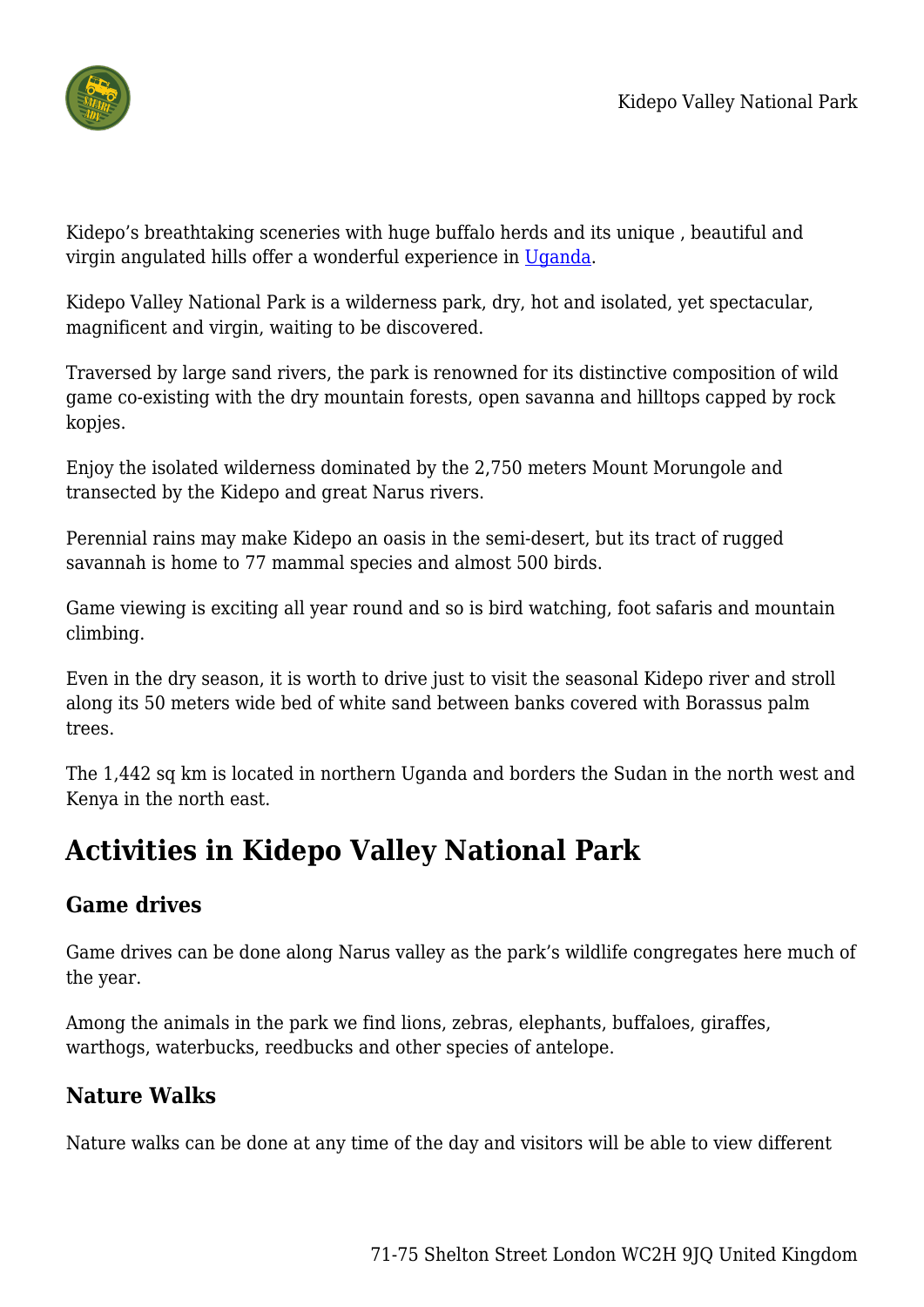

species of animals like elephants, zebras, reed buck and a lot of bird species.

#### **Community Walks**

Community walks are one of the ways you can get to know more about the Karamajong lifestyle, culture, dressing style, dancing and the tools used.

The Karamajong are traditionally cattle raiders and hunters; however, through community conservation education, their lifestyle is gradually changing and most of them now know the value of conservation the park.

# **Mountain hiking**

The Morungole ranges rise from the plains, even at 2,749 m the peak is not easily seen from most vantage points in the Narus valley, to enjoy the hiking and explore the Mount Morungole on foot is necessaries a ranger guide escort.

# **Bird Watching**

This activity can be done either in the morning or afternoon and the park has got a variety of birds.

# **Sand Along river Kidepo**

Kidepo River is an intermittent sand river found in the northern part of the park. It stands out because it is lined by Borassus palms, making it look like an oasis in the Sahara.

The sand bed experience on river Kidepo can be very fascinating especially during the dry season. Many bird species can be found around this area and can enjoy the wilderness experience while listening to the different bird calls.